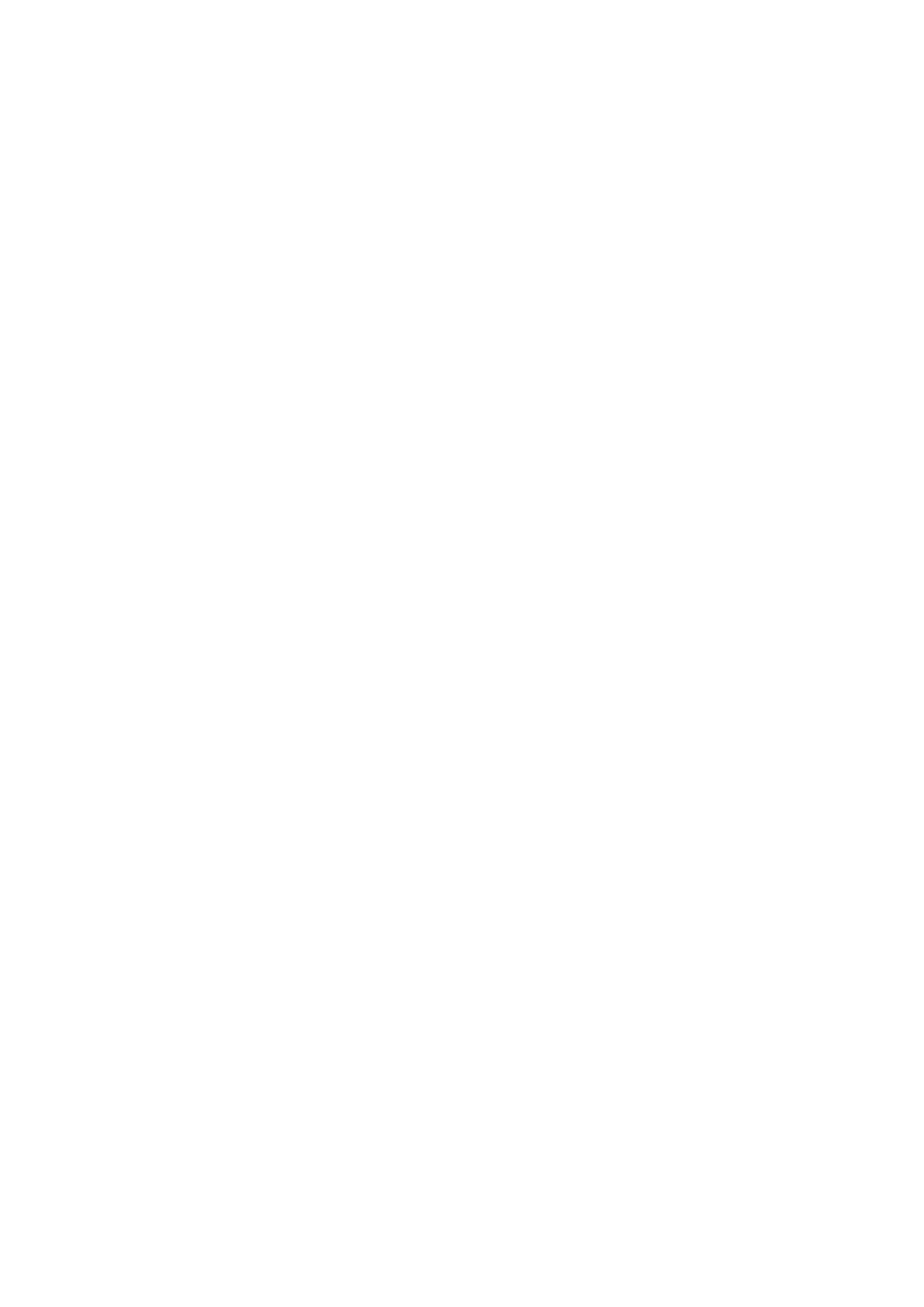Command Order issued on 11 September 2012.

Training to be provided every three to four months with the support from specialized actors.

Regular briefing provided by JEM Humanitarian Coordinator and Child Protection Focal Point.

Commitment to take measures to prevent recruitment and use of child soldiers and prevent rerecruitment.

Commitment to offer protection and refer to an appropriate authority, all children within JEM ranks if found.

As part of this Operational Mechanism, a high level representative of JEM has been appointed as Focal Point responsible for follow-up on its full implementation assisted by a Committee appointed by the Chairperson of JEM. The Focal Point will be initiating a series of field visits assisted by a team to identify children associated with members for registration and demobilization.

The list of identified children will be communicated to the African Union/United Nations for immediate release to benefit from UNICEF and partners support DDR Programs.

## Timeframe:

First review of troops for identification of children to take place by end of October 2012, and thereafter every three months and ad-hoc.

Designation of High Level Focal Point to work with AfricanUnion/United Nations during implementation.

## Focal Point:

JEM designated Mr Suleiman Jamous as the Focal Point with the African Union/United Nations. Mr Jamous is also the Movement's Focal Point for Humanitarian Affairs.

Timeframe: Immediate Effect.

Grant unhindered access to the African Union/United Nations team for monitoring and verification of implementation.

JEM will grant full access to areas under its control.

Timeframe: Access will be granted continuously.